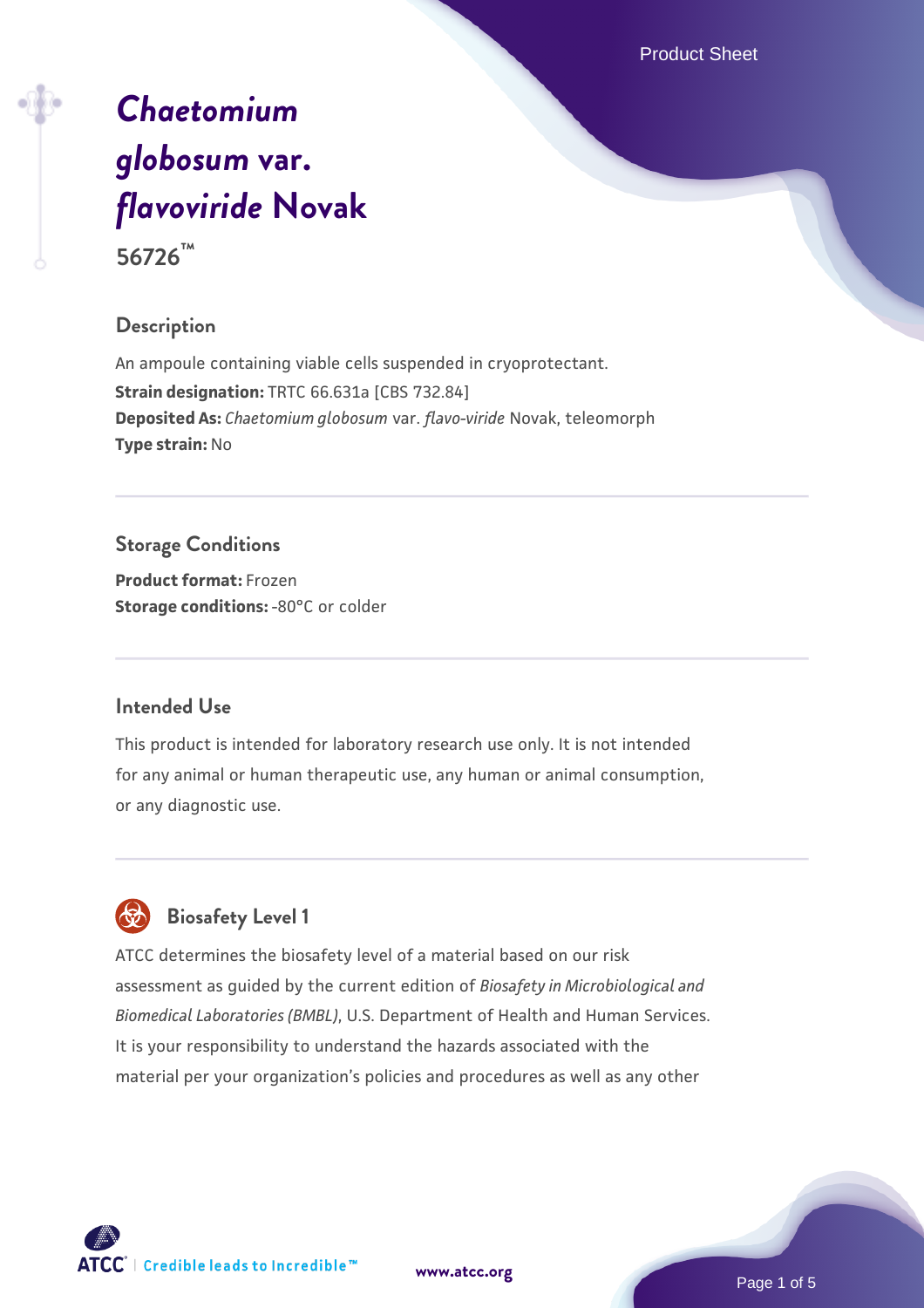applicable regulations as enforced by your local or national agencies.

ATCC highly recommends that appropriate personal protective equipment is always used when handling vials. For cultures that require storage in liquid nitrogen, it is important to note that some vials may leak when submersed in liquid nitrogen and will slowly fill with liquid nitrogen. Upon thawing, the conversion of the liquid nitrogen back to its gas phase may result in the vial exploding or blowing off its cap with dangerous force creating flying debris. Unless necessary, ATCC recommends that these cultures be stored in the vapor phase of liquid nitrogen rather than submersed in liquid nitrogen.

# **Certificate of Analysis**

For batch-specific test results, refer to the applicable certificate of analysis that can be found at www.atcc.org.

# **Growth Conditions**

**Medium:**  [ATCC Medium 307: Cornmeal agar](https://www.atcc.org/-/media/product-assets/documents/microbial-media-formulations/3/0/7/atcc-medium-307.pdf?rev=5cd8aaa5fcde44f5873396cc2a06f590) **Temperature:** 24°C

# **Handling Procedures**

**Frozen ampoules** packed in dry ice should either be thawed immediately or stored in liquid nitrogen. If liquid nitrogen storage facilities are not available, frozen ampoules may be stored at or below -70°C for approximately one week. **Do not under any circumstance store frozen ampoules at refrigerator**

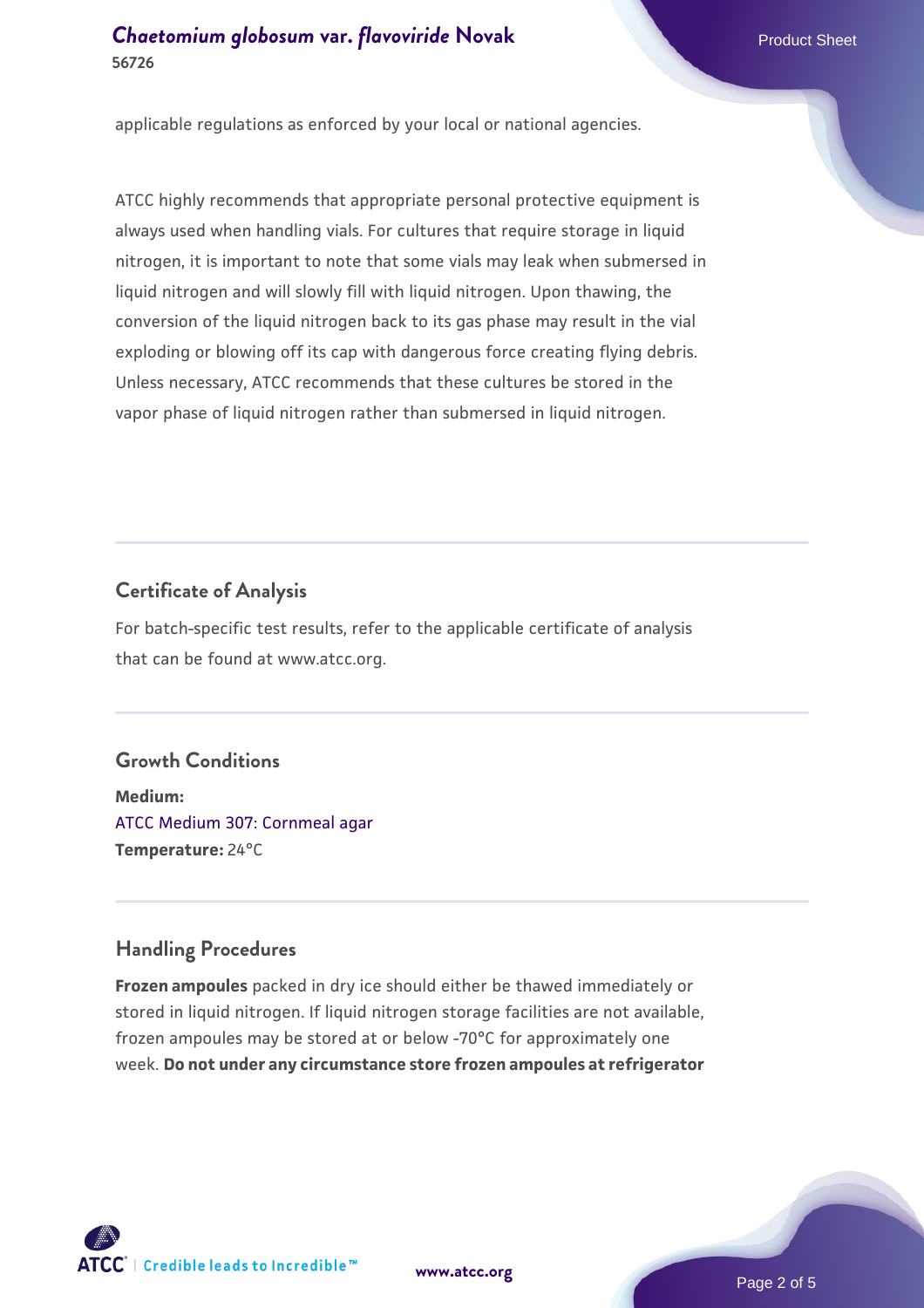#### *[Chaetomium globosum](https://www.atcc.org/products/56726)* **[var.](https://www.atcc.org/products/56726)** *flavoviride* **[Novak](https://www.atcc.org/products/56726)<br>
Product Sheet 56726**

**freezer temperatures (generally -20°C)**. Storage of frozen material at this temperature will result in the death of the culture.

- 1. To thaw a frozen ampoule, place in a **25°C to 30°C** water bath, until just thawed **(approximately 5 minutes)**. Immerse the ampoule just sufficient to cover the frozen material. Do not agitate the ampoule.
- 2. Immediately after thawing, wipe down ampoule with 70% ethanol and aseptically transfer at least 50 µL (or 2-3 agar cubes) of the content onto a plate or broth with medium recommended.
- 3. Incubate the inoculum/strain at the temperature and conditions recommended.
- 4. Inspect for growth of the inoculum/strain regularly for up to 4 weeks. The time necessary for significant growth will vary from strain to strain.

### **Material Citation**

If use of this material results in a scientific publication, please cite the material in the following manner: *Chaetomium globosum* var. *flavoviride* Novak (ATCC 56726)

#### **References**

References and other information relating to this material are available at www.atcc.org.

#### **Warranty**

The product is provided 'AS IS' and the viability of ATCC<sup>®</sup> products is warranted for 30 days from the date of shipment, provided that the customer has stored and handled the product according to the information included on the product information sheet, website, and Certificate of Analysis. For living cultures, ATCC lists the media formulation and reagents that have been found to be effective for the product. While other



**[www.atcc.org](http://www.atcc.org)**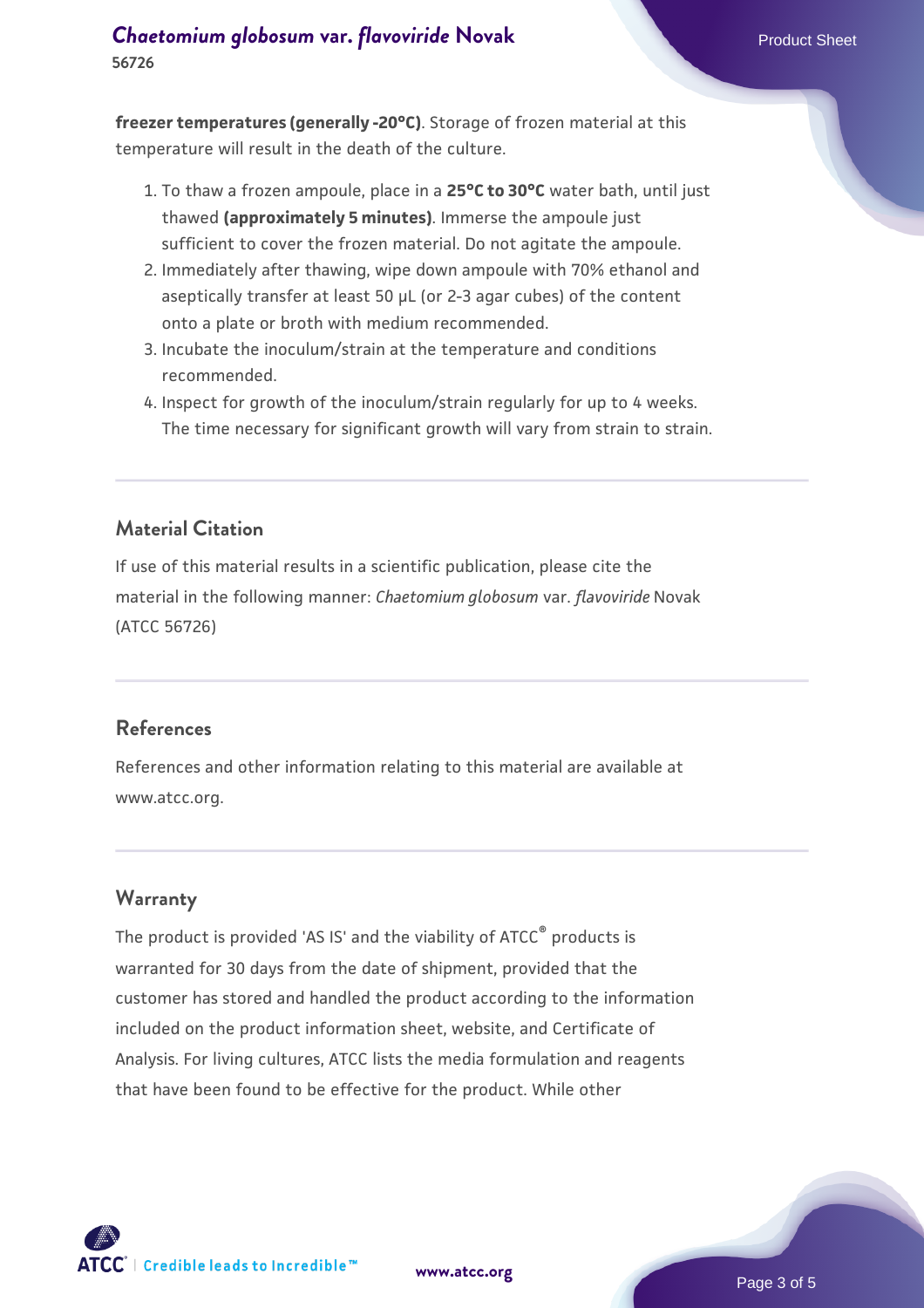# *[Chaetomium globosum](https://www.atcc.org/products/56726)* **[var.](https://www.atcc.org/products/56726)** *flavoviride* **[Novak](https://www.atcc.org/products/56726)<br>
Product Sheet 56726**

unspecified media and reagents may also produce satisfactory results, a change in the ATCC and/or depositor-recommended protocols may affect the recovery, growth, and/or function of the product. If an alternative medium formulation or reagent is used, the ATCC warranty for viability is no longer valid. Except as expressly set forth herein, no other warranties of any kind are provided, express or implied, including, but not limited to, any implied warranties of merchantability, fitness for a particular purpose, manufacture according to cGMP standards, typicality, safety, accuracy, and/or noninfringement.

#### **Disclaimers**

This product is intended for laboratory research use only. It is not intended for any animal or human therapeutic use, any human or animal consumption, or any diagnostic use. Any proposed commercial use is prohibited without a license from ATCC.

While ATCC uses reasonable efforts to include accurate and up-to-date information on this product sheet, ATCC makes no warranties or representations as to its accuracy. Citations from scientific literature and patents are provided for informational purposes only. ATCC does not warrant that such information has been confirmed to be accurate or complete and the customer bears the sole responsibility of confirming the accuracy and completeness of any such information.

This product is sent on the condition that the customer is responsible for and assumes all risk and responsibility in connection with the receipt, handling, storage, disposal, and use of the ATCC product including without limitation taking all appropriate safety and handling precautions to minimize health or environmental risk. As a condition of receiving the material, the customer agrees that any activity undertaken with the ATCC product and any progeny or modifications will be conducted in compliance with all applicable laws, regulations, and guidelines. This product is provided 'AS IS' with no representations or warranties whatsoever except as expressly set forth herein and in no event shall ATCC, its parents, subsidiaries, directors, officers,